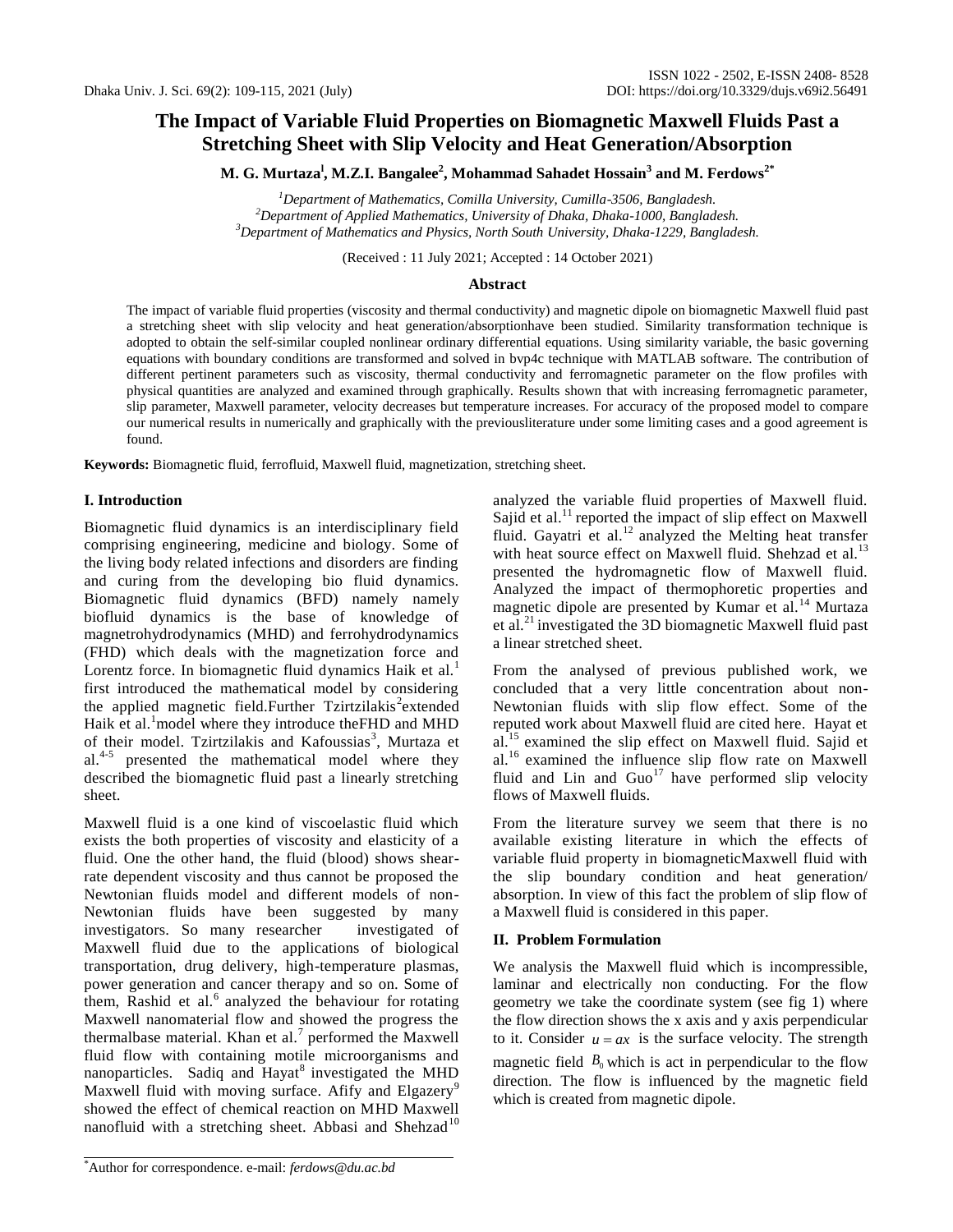2



**Fig. 1.** Physical model and coordinate system of the problem

Based on the above assumptions, the basic governing equations can be expressed as follows by Loganathan et  $al.<sup>22</sup>$ :

$$
\frac{\partial u}{\partial x} + \frac{\partial v}{\partial y} = 0 \tag{1}
$$

$$
u\frac{\partial u}{\partial x} + v\frac{\partial u}{\partial y} = \frac{1}{\rho_{\infty}}\frac{\partial}{\partial y}\left(\mu\frac{\partial u}{\partial y}\right) +
$$
  

$$
\frac{1}{\rho_{\infty}}\mu_0 M \frac{\partial H}{\partial x} - \tau \left[ u^2 \frac{\partial^2 u}{\partial x^2} + v^2 \frac{\partial^2 u}{\partial y^2} + 2uv \frac{\partial^2 u}{\partial y^2} \right] - \frac{\sigma B_0^2}{2} u
$$
 (2)

$$
\partial x \partial y \Big] \rho_{\infty}
$$
\n
$$
\rho_{\infty} c_{p} \Big[ u \frac{\partial T}{\partial x} + v \frac{\partial T}{\partial y} \Big] + \mu_{0} T \frac{\partial M}{\partial T} \Big( u \frac{\partial H}{\partial x} + v \frac{\partial H}{\partial y} \Big) = \frac{\partial}{\partial y} \Big( k \frac{\partial T}{\partial y} \Big) + Q_{0} (T_{c} - T) \tag{3}
$$

and the basic boundary conditions are:

$$
u = U + \gamma \frac{\partial u}{\partial y}, \quad v = -v_w, \quad T = T_w \quad at \quad y = 0
$$
\n
$$
u \to 0, \quad T \to T_c \quad at \quad y \to \infty
$$
\n(4)

Here *x*, *y* are the Cartesian coordinates,  $u, v$  denotes the velocities in  $\int x \, d\theta \, y$  axes,  $\theta$  depicts the kinematics viscosity,  $\rho_{\infty}$  indicates the density,  $\mu_{0}$  is the magnetic permeability,  $k$  denotes the thermal conductivity.  $Q_0$ indicates the coefficient heat generation/absorption,  $\sigma$ denotes the electrical conductivity,  $\tau$  indicates the relaxation time and the following relation used by Murtaza et al.<sup>4</sup>

$$
M = KH (Tc - T) \tag{5}
$$

Where H is a magnetic field intensity, can be expressed by analogous manner, as

$$
H(x, y) = \frac{\gamma}{2\pi} \left[ \frac{1}{(y+d)^2} - \frac{x^2}{(y+d)^4} \right]
$$
 (6)

## **III. Mathematical Analysis**

For simplify the dimensionless we introducing the following similarity transformations

$$
\eta = \sqrt{\frac{a}{v}} y, \ u = axf'(\eta),
$$
  

$$
v = -\sqrt{av} f(\eta), \ \theta = \frac{Tc - T}{Tc - Tw}
$$
\n(7)

consider that viscosity of the fluid is exponential form where thermal conductivity is linear form Manjunathaa et  $al.^{20}$ 

$$
\mu = \mu_{\infty} e^{-a\theta} \quad \text{and} \quad k = k_{\infty} (1 + \varepsilon \theta) \tag{8}
$$

Where  $\alpha$  denotes variable fluid viscosity parameter,  $\epsilon$ denotesvariable thermal conductivity parameter, where  $\mu_{\infty}$ and  $k_{\infty}$  indicates the viscosity and thermal conductivity of the fluid afar from the sheet respectively. It general  $\alpha > 0$ for liquid and  $\alpha < 0$  for gases<sup>20</sup>.

Rewriting the equations (2)-(4) with the help of  $(5)-(8)$ :

$$
f'''-\alpha f''\theta'+e^{\alpha\theta}(ff''-f'^{2}-Mf'-\frac{\beta\theta}{(\eta+\delta)^{4}}+A(2ff'f''-f^{2}f'')=0
$$
\n(9)

 $(1 + m\theta)\theta$ "+ $m\theta$ <sup>2</sup> + Pr( $f\theta$ '+ $\lambda_1\theta$ ) –

$$
\frac{\delta^2 \lambda \beta (\varepsilon - \theta) f}{\left(\eta + \delta\right)^3} = 0\tag{10}
$$

With boundary conditions (5) are  
\n
$$
f(0) = s, f'(0) = 1 + \gamma f''(0), \theta(0) = 1
$$
\n
$$
f'(\infty) \to 0, \ \theta(\infty) \to 0
$$
\n(11)

œ 8  $=$ *k c P p r*  $\mu_{\text{c}}$ denote the Prandtl number, 2  $(T_c - T_w)$  $c - I_w$ *a*  $k_{\infty} (T_c - T_s)$  $\mu$  $\lambda =$  $\rho_{\scriptscriptstyle{\infty}}$ K $_{\scriptscriptstyle{\infty}}$ (  $\overline{\phantom{0}}$ indicate the viscous dissipation parameter and dimensionless Curie temperature,  $T_c - T_w$  $\frac{r_c}{T_c-T_w}$ *T*  $\varepsilon = \frac{T_c}{T_c - T_w}$ , ferromagnetic 2  $_{0}K(T_{c}-T_{w})$  $2\pi$   $\mu$  $\mu_0 K (I_c - I_w) \rho$ π  $\beta = \frac{\gamma}{\gamma}$  $=\frac{\gamma}{\sqrt{2}}\frac{\mu_0 K(T_c-T_w)}{T_c}$ 

interaction parameter,

$$
\delta = d \sqrt{\frac{a}{v}}
$$
 dimensionless distance,

,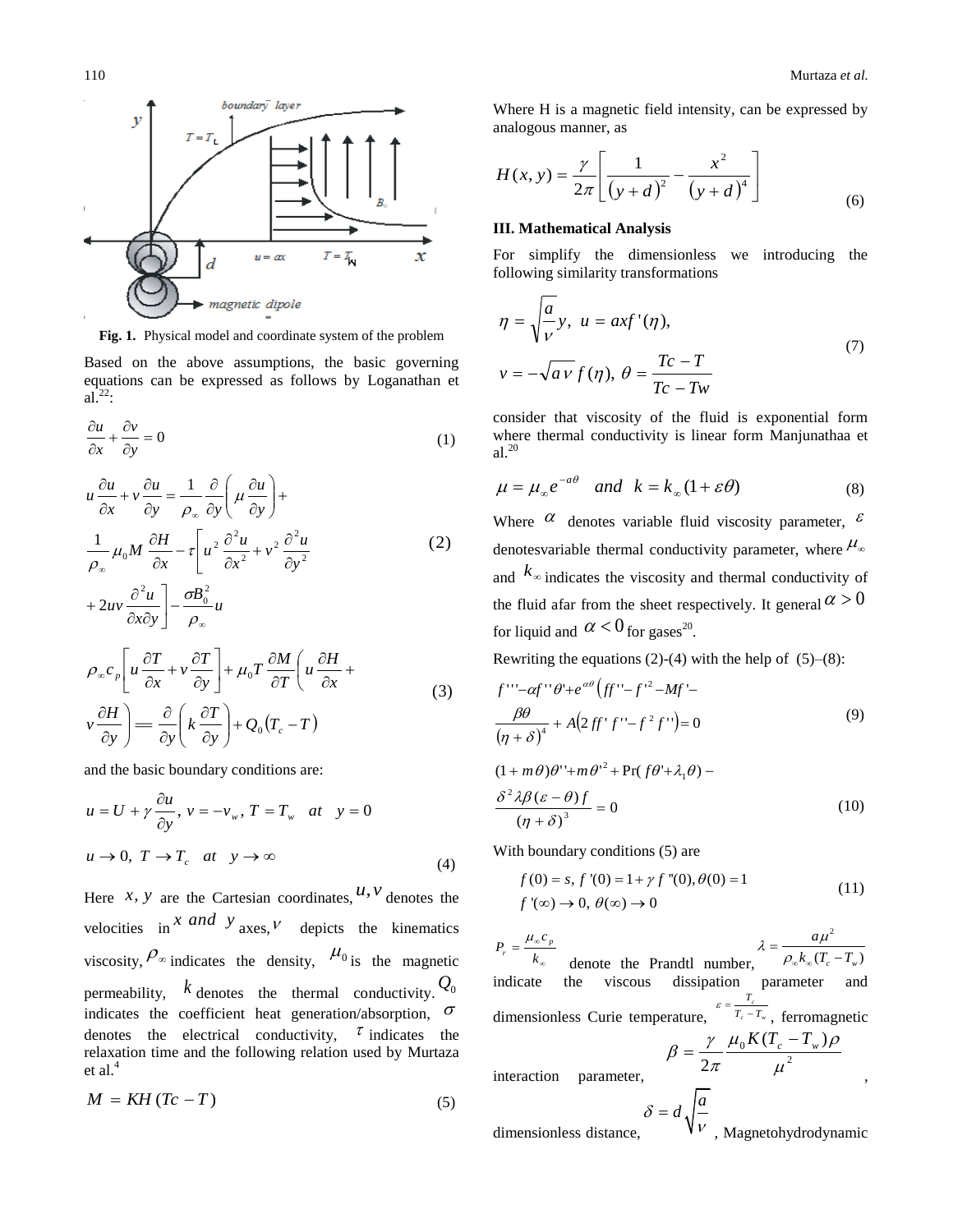$$
M = \frac{\sigma}{\rho_0} B_0
$$

parameter,  $\rho_{\infty} a^{-0}$ , Deborah number  $A = a\tau$ , S is

a suction/injection parameter and  $\frac{\gamma}{\alpha}$  is a velocity slip *Q*

$$
\lambda_1 = \frac{\mathcal{L}_0}{\rho c_p}
$$

parameter. is the heat generation/absorption parameter.

#### **IV. Numerical Method**

By using bvp4c solver technique, the equations (9) to (11) are solve. For purpose of this technique first we reduce a system of first order ODE by setting  $f = y_1, f' = y_2, f'' = y_3, \theta = y_4, \theta' = y_5$ 

Then the equations  $(9)$  to  $(11)$  can be rewritten as given below

$$
f' = y_2
$$
  
\n
$$
f'' = y_2 = y_3
$$
  
\n
$$
f''' = y_3 = \alpha y_3 y_5 - \exp(\alpha y_4) (y_1 y_3 - y_2^2 - \mu y_3)
$$
  
\n
$$
My_2 - \frac{\beta y_4}{(\eta + \delta)^4} + A(2 y_1 y_2 y_3 - y_1^2 y_3)
$$
  
\n
$$
\theta' = y_5
$$
  
\n
$$
Q'' = y_5
$$
\n(12)

$$
\theta'' = y'_5 = \left(\frac{1}{1 + my_4}\right) \left(-\Pr(y_1y_5 + \lambda_1y_4) - \frac{1}{1 + my_4}\right)
$$

$$
my_5^2 + \frac{2\lambda\delta^2\beta(\varepsilon - y_4)y_1}{\left(\eta + \delta\right)^3}
$$

and boundary conditions:

$$
y_1(0) = S
$$
,  $y_2(0) = 1 + \gamma y_3$ ,  $y_4(0) = 1$ ,  
\n $y_2(\infty) = 0$ ,  $y_4(\infty) = 0$ . (13)

All these simplifications are done for using the MATLAB package.

The numerical procedure of bvp4c followed is:

- $\triangleright$  Nonlinear PDEs are reduced to 1<sup>st</sup> order ODEs.
- $\triangleright$  The solution is returned by bvp4c as a structure called *sol*
- $\triangleright$  Mesh selection is generated and returned in the field *sol.x*
- Solution can be fetch from array *sol.y* corresponding to *sol.x*
- let  $y(0)$  be the left boundary,  $y(\infty)$  be the right boundary

### **V. Results and Discussion**

The numerical computations are presented in different forms through the graph for several values relevant parameter. For the numerical computation we required to assign some numerical values for entering into the problem. For this, we can assume  $4$ that  $\rho = 1050$ *kgm*<sup>-3</sup> ,  $\mu = 3.2 \times 10^{-3} kgm^{-1}s^{-1}$ ,  $\sigma = 0.8$ *sm*<sup>-1</sup>.The temperature field is adopted under the influence of the applied magnetic field. The temperature of the fluid  $T_c = 41^\circ C$  while the plate temperature  $T_c = 37^\circ C$  [4].So the dimensionless temperature is  $\epsilon$  = 78.5 and the viscous dissipation number  $6.4 \times 10^{-14}$ . Also we assumed that  $c_p = 3.9 \times 10^3 J kg^{-1} K^{-1}$  and  $k = 0.5 J m^{-1} s^{-1} K^{-1}$  and hencethe prandtl number is determine and which is equal to  $Pr = 25$ 

As far as the ferromagnetic parameters arise from the magnetic dipole and in the presentstudy we set the value of  $\beta$  to be 0 to10. Moreover, Magnetohydrodynamics parameter  $M$  also adopted which is 0 to 10.

**Table I. Comparison of**  $-f''(0)$  **withseveral values of slip parameter when**   $S = M = \alpha = \beta = A = 0$ 

| $\sim$ | Anderson [19] | Present result |
|--------|---------------|----------------|
| 0.0    | 1.000         | 0.999998       |
| 1.0    | 0.4302        | 0.430158       |
| 2.0    | 0.2840        | 0.283981       |
| 5.0    | 0.1448        | 0.144842       |



**Fig. 2.** Comparison of velocity profile with several values of slip parameter  $\chi$ .

For validity of the numerical method in this study, First, we compare our results the coefficient of skin friction and velocity profile with Anderson [19] (see Table I) and figure 2 and observed that a good agreement is found which gives confidence that our results are accurate.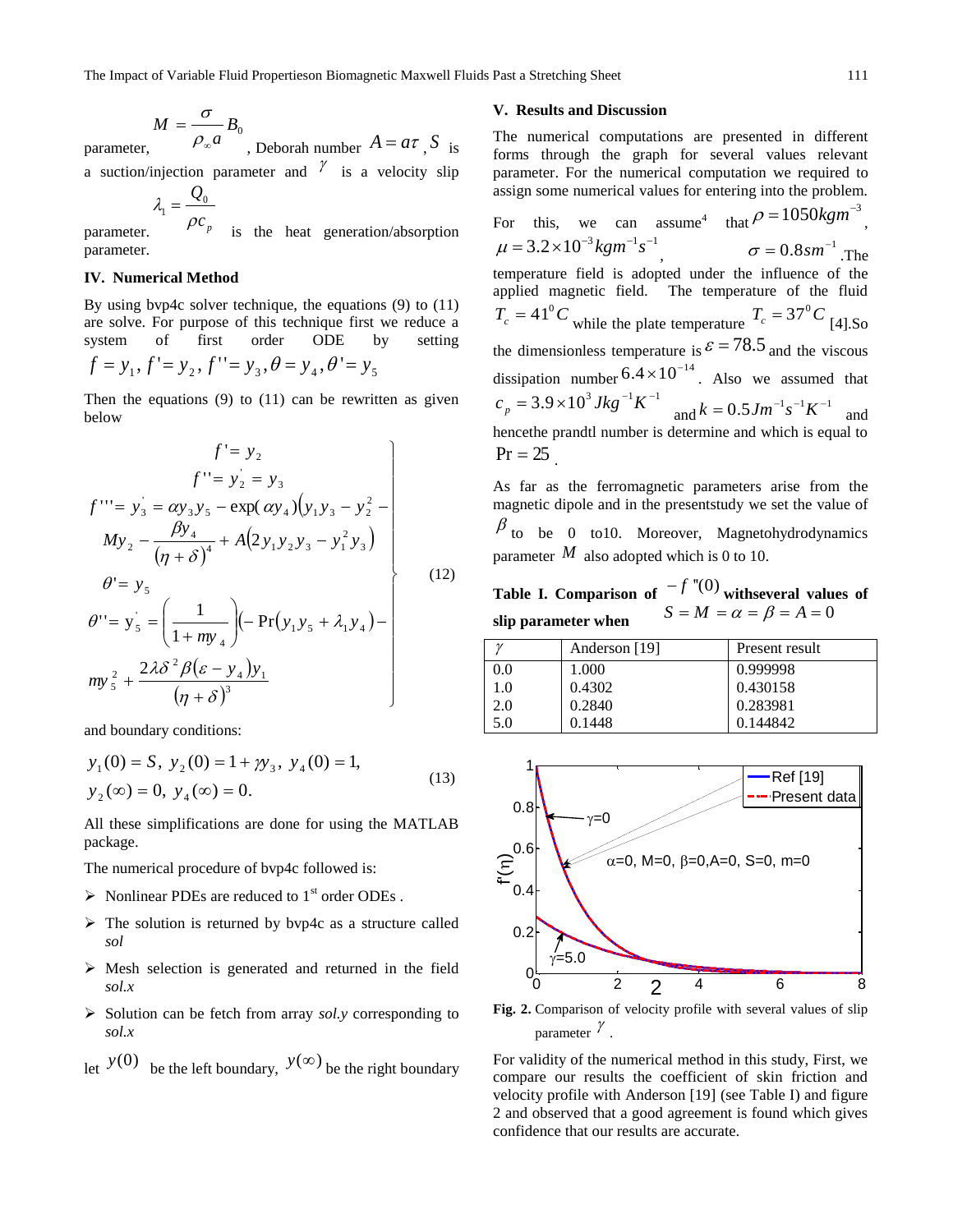

Figs. 3 and 4, clearly show the impact of ferromagnetic number on the dimensionless velocity distribution and temperature distribution. From Fig. 3, it is observed thatthe fluid velocityreduces with the increase the ferromagnetic parameter  $\beta$ . This is happening due to ferromagnetic number increases which tends to the growing upof Lorentz force, as a result resistance to the velocity transport phenomena. It is also noticed that with increasing ferromagnetic parameter to enhances the temperature profiles. This can be recognized to the fact that more Lorentz force produceswhich compete beside the fluid motion, hence heat is produced and summary of the result, temperature boundary layer thickness goes thicker for heavier magnetic field.



**Fig. 4.**  $\theta(\eta)$  for numerous value of ferromagnetic parameter  $\beta$ 



**Fig. 5.**  $f'(\eta)$  for numerous value of slip parameter  $^{\gamma}$ .

Figs. 5 and 6 show that the effect of slip parameter on  $f'(\eta)$  and  $\theta(\eta)$ . From these figure, it is observed that an increase in the

slip parameter tends to decrease the velocity of the fluid.



**Fig. 6.**  $\theta(\eta)$  for numerous value of slip parameter  $^{\gamma}$ 

Slip velocity arises at the interface between the fluid and solid and it decrease monotonically tends to zero far away from the surface. When no slip condition occurs then the fluid velocity neighbouring to the surface is equal to the stretching velocity, which is fulfil the boundary condition see the figure 5. Figure 6 point out that temperature increase with growing velocity slip parameter.

Figs 7 and 8 show the effect of temperature dependent viscosity parameter on  $f'(\eta)$  and  $\theta(\eta)$ . It is noticed that for growing viscosity parameter, the velocity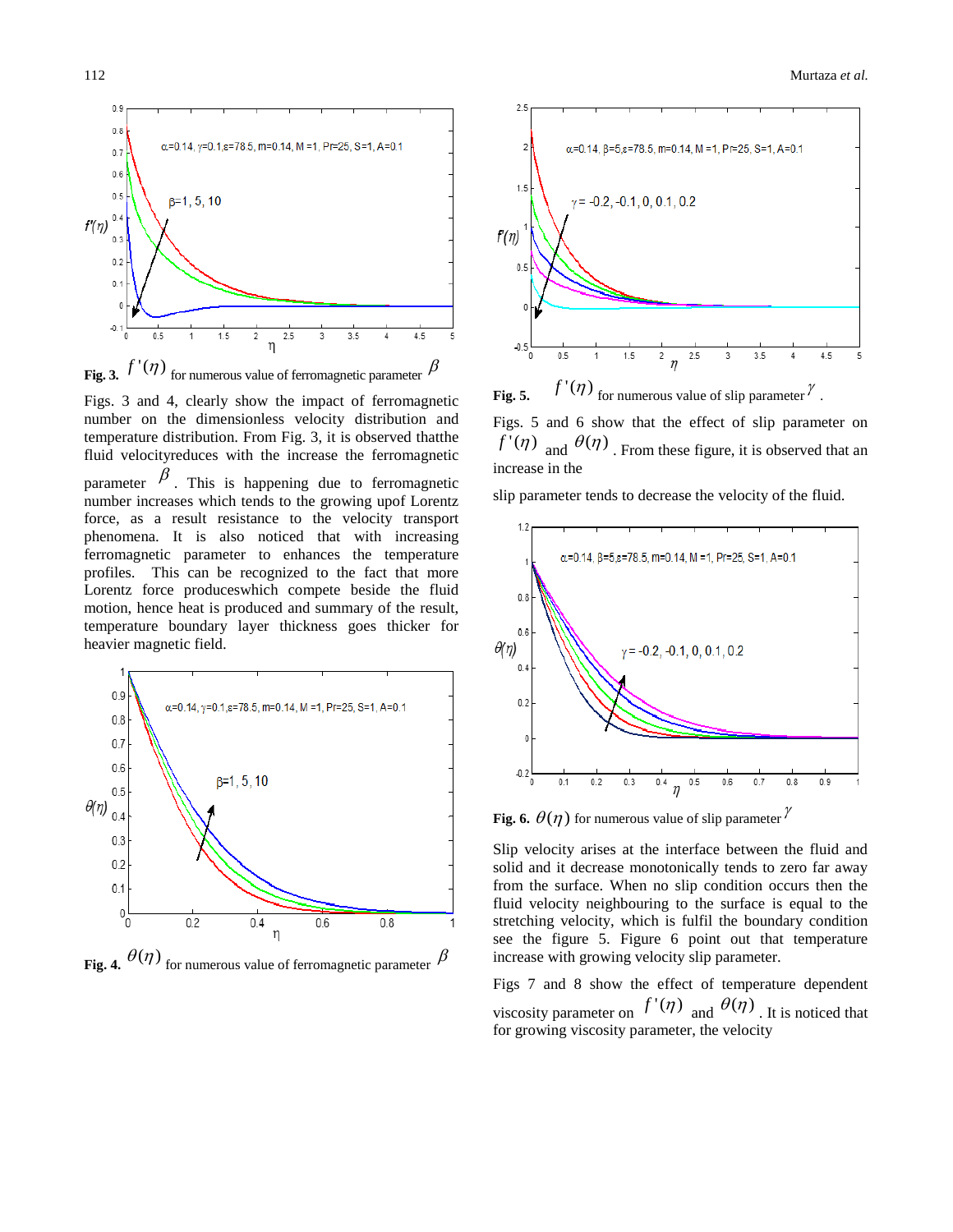

**Fig. 7.**  $f'(\eta)$  for numerous value of viscosity parameter  $\alpha$ 



Fig. 8.  $\theta(\eta)$  for numerous value of viscosity parameter  $\alpha$  .

distribution reduces but in this case the temperature distribution increases. This happen because viscosity growing up from the more internal frictional force or resistance. That's why for developing viscosity corresponds to the rising the resistance to flow which diminished the velocity and induce the temperature of the fluid which leads to induce the skin friction and reduce in the rate of heat transfer from fluid to the surface (see figure 13 and 14).



Fig. 9.  $f'(\eta)$  for numerous value of thermal conductivity parameter *m* .



Fig. 10.  $\theta(\eta)$  for numerous value of thermal conductivity parameter *m* .

The influence of thermal conductivity parameter  $(m)$  on  $f'(\eta)$  and  $\theta(\eta)$  areanalyzed in Figs. 9 and 10. From these figure, it can be seen that the thermal conductivity increases the velocity slightly decreases whereas the temperature distribution increases. This is fact due to the thermal conductivity parameter, the boundary layer to produce force which grounds the temperature increases.



Fig. 11.  $f'(\eta)$  for numerous value of Maxwell parameter  $A$  .

The influence of Maxwell parameter on  $f'(\eta)$  and  $\theta(\eta)$ are clearly exhibits in figures 11 and 12. It is shown that increase of Maxwell parameter velocity reduces near the sheet but afar from the sheet (i.e. approximately at point  $\eta = 0.2$ ) the profile overlap and then increases. This

behaviour occurs because within the increase of relaxation time increases as a result both velocity profiles and boundary layer thickness decrease near the sheet and increases far away the sheet.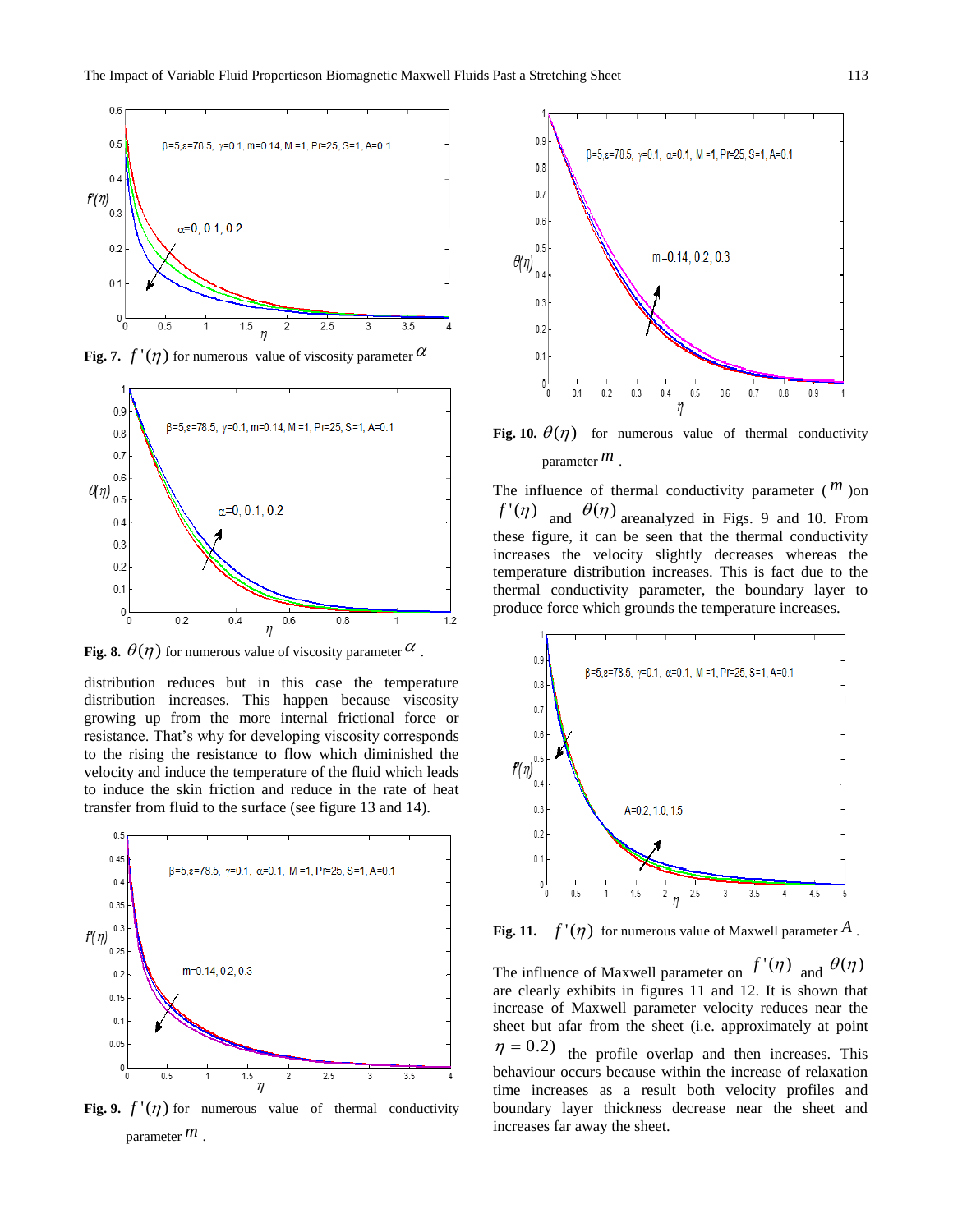

**Fig. 12.**  $\theta(\eta)$  for numerous value of Maxwell parameter  $A$ .

Figure 12 show the effect of Maxwell parameter on the temperature profiles above the sheet. With increasing the Maxwell parameter is seen to reduces the fluid temperatureover the sheet.



**Fig. 13.**  $f''(0)$  with  $\beta$  for numerous values of  $\alpha$ .

From figure 13 to 16 shows the effect of various values of ferromagnetic, viscosity and slip parameter on  $f''(0)$  and  $\theta'(0)$  From these figure, we concluded that with increasing ferromagnetic parameter  $f''(0)$  increases while  $\theta'(0)$  are decreases. Also we observed that for increases viscosity parameter,  $f''(0)$  is also increases

while  $\theta'(0)$  are decreases but the opposite behaviour have shown with slip parameter.



**Fig. 14.**  $\theta$ <sup>'</sup>(0) with  $\beta$  for numerous values of  $\alpha$ 



**Fig. 15.**  $f''(0)$  with  $\beta$  for numerous values of  $\gamma$ .



**Fig. 16.**  $\theta'(0)$  with  $\beta$  for numerous values of  $\gamma$